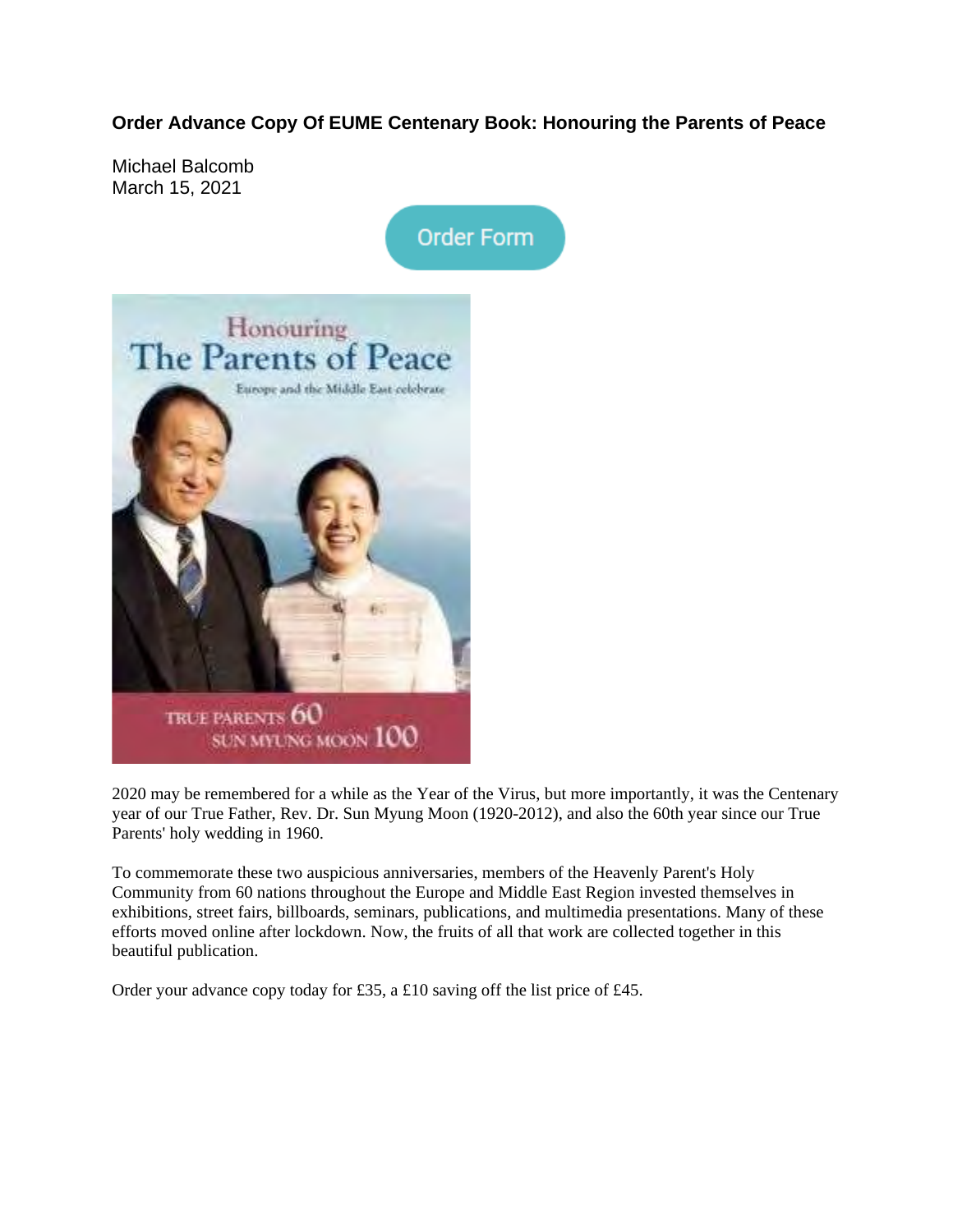## Honouring The Parents of Peace

2020 may be remembered for a while as the Year of the Virus, but more importantly, it was the Centenary year of our True Father, Rev. Dr. Sun Myung Moon (1920-2012), and also the 60th year since our True Parents' holy wedding in 1960.

To commemorate these two auspicious anniversaries, members of the Heavenly Parent's Holy Community from 60 nations throughout the Europe and Middle East Region invested themselves in exhibitions, street fairs, billboards, seminars, publications, and multimedia presentations. Many of these efforts moved online after lockdown. Now, the fruits of all that work are collected together in this beautiful publication. Order your advance copy today for 40 Euros, a 20% savings off the list price of 50 Euros.

## \* Required

Your answer

| Given Name*  |              |
|--------------|--------------|
| Your answer  | $\mathbf{r}$ |
| Family Name* |              |
| Your answer  |              |
| Street *     |              |
| Your answer  |              |
| ZIP Code *   |              |
| Your answer  |              |
| $City *$     |              |
| Your answer  |              |
| Country *    |              |
| Your answer  |              |
| E-Mail *     |              |